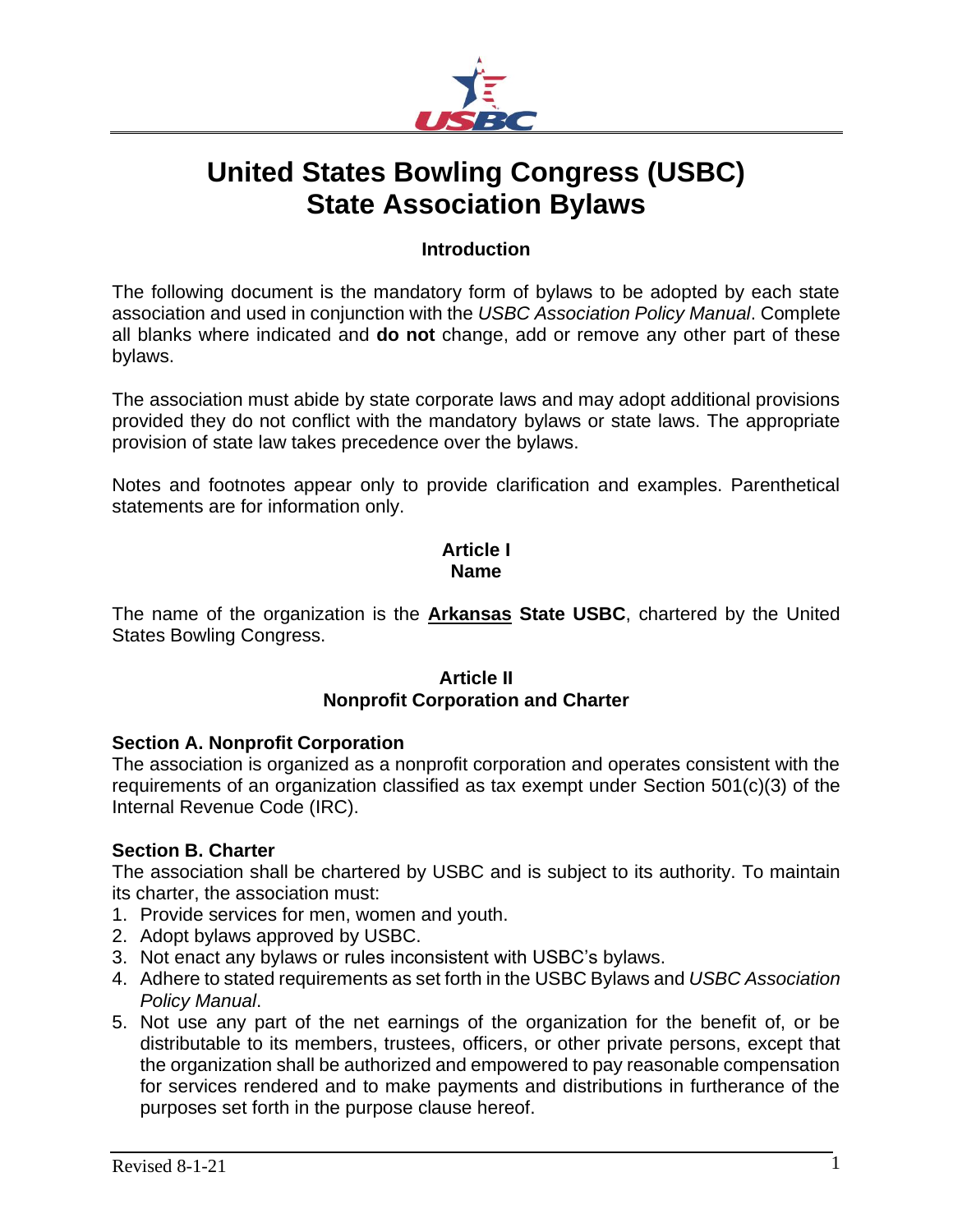

- 6. Not have a substantial part of the activities of the organization for carrying on of propaganda, or otherwise attempting to influence legislation, and the organization shall not participate in, or intervene in (including the publishing or distribution of statements) any political campaign on behalf of any candidate for public office.
- 7. Not carry on any other purposes not permitted to be carried on by an organization exempt from federal income tax under Section 501(c)(3) of the IRC, or corresponding section of any future federal tax code.

# **Section C. Charter Dissolution**

Upon termination of its charter, the association shall transfer all of its assets remaining after payment of its lawful obligations to the USBC association that is a 501(c)(3) taxexempt organization(s) serving the bowling center(s) previously under their jurisdiction.

If the named recipients are unwilling to accept the assets, are no longer qualified as 501(c)(3) organizations, or are no longer in existence, then the assets shall be distributed for one or more exempt purposes within the meaning of Section 501(c)(3) code, or shall be distributed to the federal government, or to a state or local government, for a public purpose.

If the organization fails to transfer its assets within 30 days of their termination, USBC shall be entitled to take whatever action it deems appropriate to ensure such transfer.

These requirements are applicable to all associations whose charter has been revoked as well as all current and future associations.

## **Article III Purpose**

The purposes of the association shall be to operate exclusively for charitable and educational purposes, including fostering national or international amateur sports competition within the meaning of Section 501(c)(3) of the IRC, or corresponding section of any future federal tax code, and to:

- 1. Provide equal opportunity for all in the sport of bowling without regard to race, religion, age, sex, sexual orientation, disability, or national origin.
- 2. Promote the game of american tenpins.
- 3. Conduct and support bowling competition.
- 4. Engage in any other activities permitted by an organization classified as tax exempt under Section 501(c)(3) of the IRC.

#### **Article IV Membership and Dues**

Adults who have obtained USBC and local association membership, in accordance with USBC and local association bylaws, become members of this association through the payment of applicable annual state dues, if any.

The board and delegates, by a two-thirds vote, determine and adopt adult dues, if any.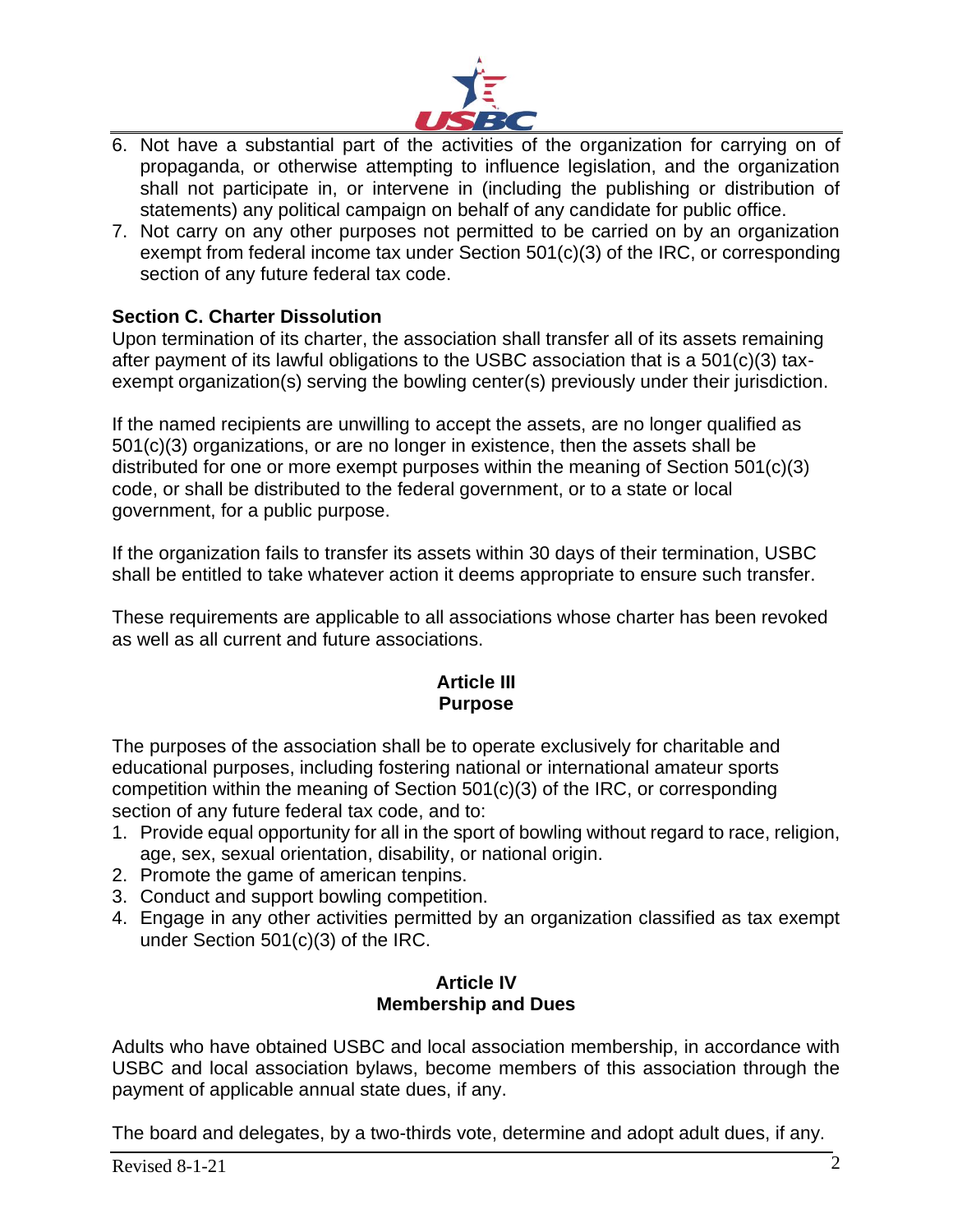

## **The annual state adult dues are \$2.00** (Cannot exceed \$5.)

The annual youth standard membership dues are \$4, state/local association dues are not allowed.

The board may waive all or part of adult state dues for:

- 1. Adult members of other USBC associations having a reciprocal agreement with the association.
- 2. Other groups, such as seniors, etc., as determined by the board.

The association cannot charge additional non-dues assessments.

Membership is not transferable.

#### **Article V Board of Directors - Management**

#### **Section A. Board Composition, Authority and Duties**

The management and governance of the association is vested in the board of directors that includes the officer and director positions. The board and delegates determine:

- 1. The number of positions on the board.
- 2. **At-Large Directors**. The association **Does Not** allow at-large directors. If approved, up to two (2) directors-at-large may be appointed by the president and approved by the board.
- 3. Terms.
- 4. Term limits, if any.

**Note:** At-large directors:

- 1. Should be appointed to enhance the board. Appointments should be based on experience that will enhance the board's ability to achieve its goals.
- 2. Are for one year and the same person can be reappointed. If an association has a term limit the limit also applies to this position.

**The number of:**

| Officers is:              |    |  |  |
|---------------------------|----|--|--|
| Directors:                | 11 |  |  |
| <b>At Large Director:</b> | O  |  |  |
|                           |    |  |  |

**Total number of board members is: 15**

The board shall not engage in any acts constituting a conflict of interest. The board's duties include but are not limited to:

- 1. Enforce the bylaws.
- 2. Comply with the *USBC Association Policy Manual*.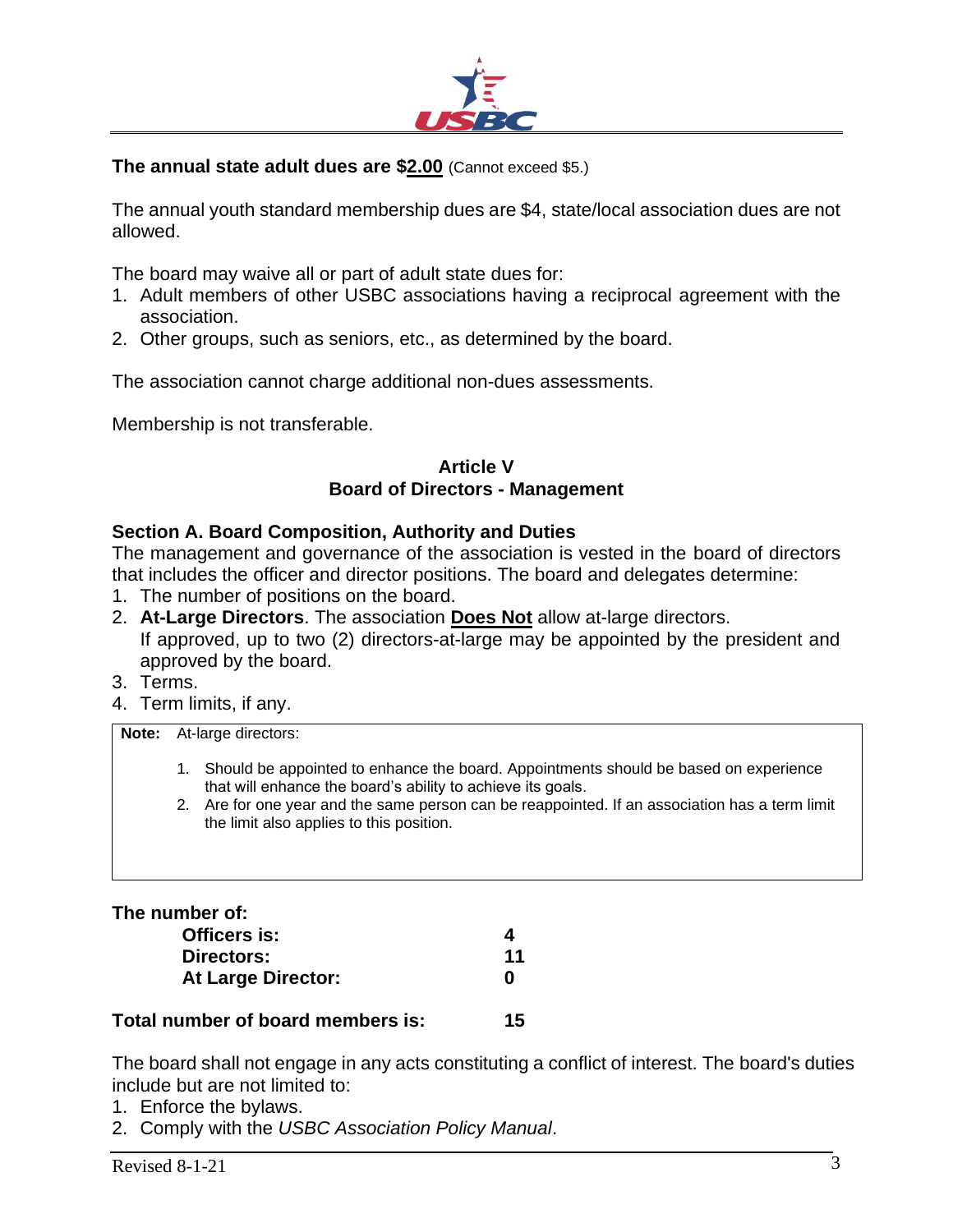

- 3. Conduct championship level competition for:
	- a. **Adults.** Its membership constituency (men and women) and complying with state and local laws in their area.
	- b. **Youth.** All USBC youth members.
- 4. Implement USBC programs as requested.
- 5. Select/appoint the association manager.
- 6. Approve use of membership records.

# **Section B. Eligibility**

A candidate for the board (elected or appointed) must be:

- 1. **Adult.**
	- a. A USBC member in good standing at the time of election and throughout their term.
	- b. **Youth.** USBC youth members bowling in USBC Leagues within the association's jurisdiction.

Individuals eighteen (18) years old and over must be compliant with RVP requirements prior to working with youth or within 45 days of the start of their term, whichever occurs first and throughout their term.

- 2. Elected or appointed without regard to race, color, religion, sex, sexual orientation, disability, national origin, or age, other than the minimum age of 14, unless state laws mandate a specific age, and be reasonably representative of the members.
	- a. Any member of the board authorized to sign contracts or acting as a signatory on association accounts must be a minimum age of 18.
	- b. A maximum of three bowling center proprietors may serve on the board at one time. A proprietor is an individual who is the owner, partner, or corporate officer of a bowling center or group of bowling centers. Excluded from the definition of proprietor is an individual who owns 25% or less of the equity shares, or who is inactive in the management of the bowling center and remains so during a term as an officer or director.

Additional eligibility requirements, if any, are to be approved by the board and delegates.

- 1. Officers-Eligibility-Requirements:
	- A. Must have served at least one full term as a state director…………
	- B. Must be a member of the Arkansas State USBC Association………
	- C. Must be a delegate if not currently serving on the board and attend Annual… Meeting at the time of election……………………………………………………
	- D. No more than 1 officer from the same Local USBC Association may serve at the same time………………………………………………………………….
	- E. Candidate must become a Registered Volunteer If elected………….
- 2. Director-Eligibility-Requirements:
- A. Adult Director positions will have the following districts:................. District 1, Directors 1 and 2 – Counties included are: Benton, ……..…………Washington, Crawford, Carroll, Madison, Franklin, Boone, Newton,

…………………Marion, Searcy and Baxter………………………………………………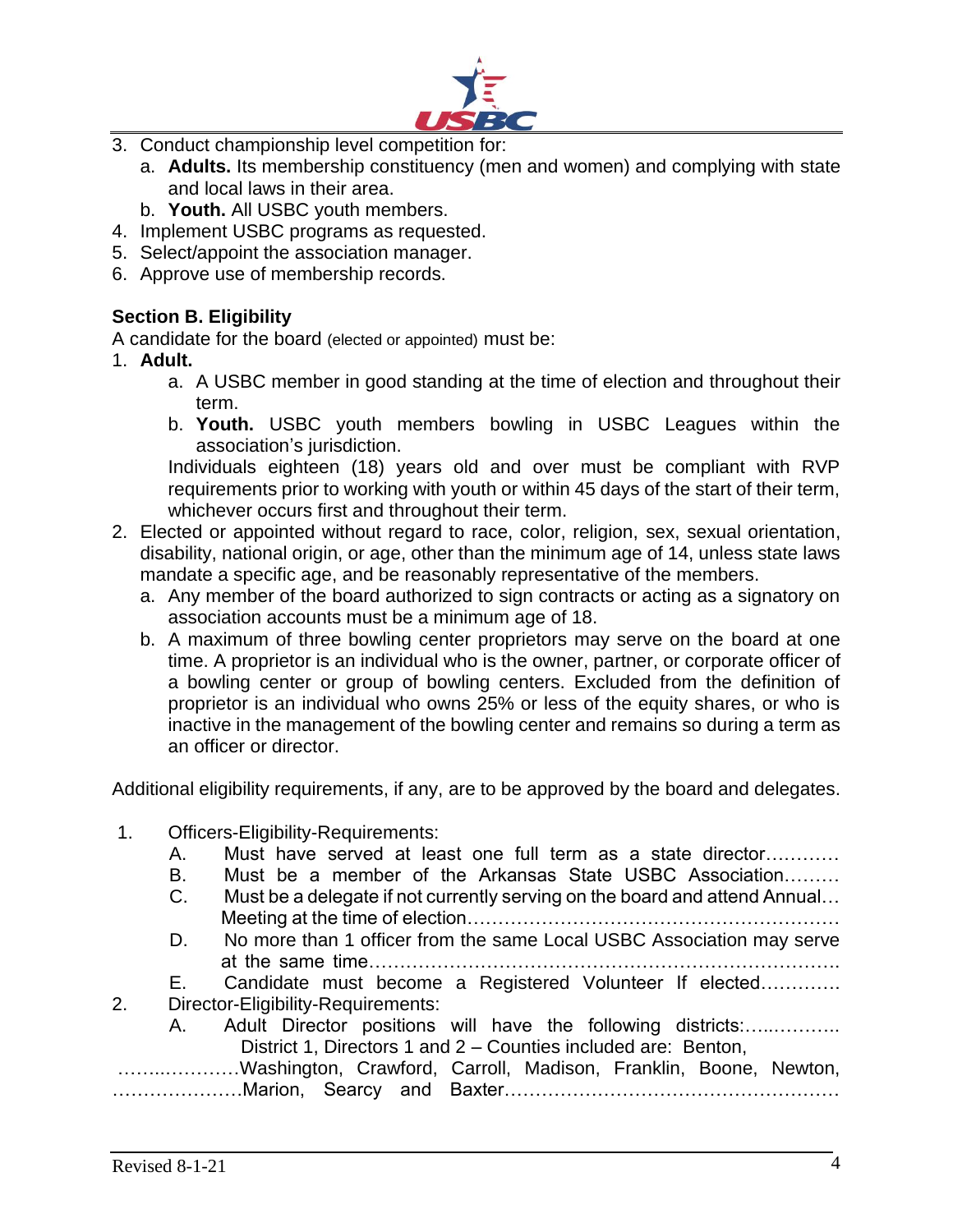

| District 2, Directors 3 and 4 - Counties included are: Fulton, Izard,                                                                            |
|--------------------------------------------------------------------------------------------------------------------------------------------------|
| Stone, Van Buren, Faulkner, Cleburne, Sharp, Independence,                                                                                       |
| White, Lonoke, Randolph, Lawrence, Jackson, Woodruff, Prairie,                                                                                   |
| Clay, Greene, Craighead, Poinsett, Cross, Mississippi, Crittenden,                                                                               |
|                                                                                                                                                  |
| District 3, Directors 5 and 6 – Counties included are: Sebastian, Logan,                                                                         |
| Scott, Yell, Perry, Polk, Montgomery, Garland, Grant, Hot                                                                                        |
| Springs, Johnson, Sevier, Howard, Pike, Clark, Dallas, Little River,                                                                             |
| Hampstead, Nevada, Ouachita, Calhoun, Miller, LaFayette,                                                                                         |
| Columbia and Union                                                                                                                               |
| District 4, Directors 7 and 8 – Counties included are: Pulaski, Jefferson,                                                                       |
| Arkansas, Monroe, St. Francis, Lee, Phillips, Cleveland, Lincoln,<br>.                                                                           |
| .Desha, Bradley, Drew, Ashley, Chicot and Saline                                                                                                 |
|                                                                                                                                                  |
| B. Candidate may only seek nomination from the district where they obtain<br>their USBC membership. No more than 2 adult directors from the same |
| Local USBC Association may serve at the same time                                                                                                |
| C. If elected director submits their USBC membership in another association                                                                      |
| outside the district they were elected, they may continue to serve the                                                                           |
| remainder of their term in the district they were elected                                                                                        |
| D. Candidate must become a Registered Volunteer if elected                                                                                       |
| E. Must be a member of the Arkansas State USBC Association                                                                                       |
|                                                                                                                                                  |
| Meeting at the time of election<br>3 Director 9, 10, 11 - Any Local USBC Association in Arkansas                                                 |
| A. Director 9,10,11 candidates must have served either as a youth league                                                                         |
| supervisor/official, local Youth Director or served on a local or state youth                                                                    |
|                                                                                                                                                  |
| B. No more than one (1) Director 9, 10, 11 from the same Local USBC                                                                              |
|                                                                                                                                                  |
| C. Must be a member of the Arkansas State USBC Association                                                                                       |
| D. Must be a delegate if not currently serving on the board and attend                                                                           |
|                                                                                                                                                  |
| E. Candidate must become a Registered Volunteer if elected<br>4Definition of Local USBC Association – Association where a USBC                   |
|                                                                                                                                                  |
| Click or tap here to enter text                                                                                                                  |
|                                                                                                                                                  |

# **Section C. Election of Directors**

Directors are elected by a majority vote, unless plurality vote is adopted, by the board and delegates. **Directors are elected by Majority vote** from:

- 1. A slate.
- 2. Nominations from the floor.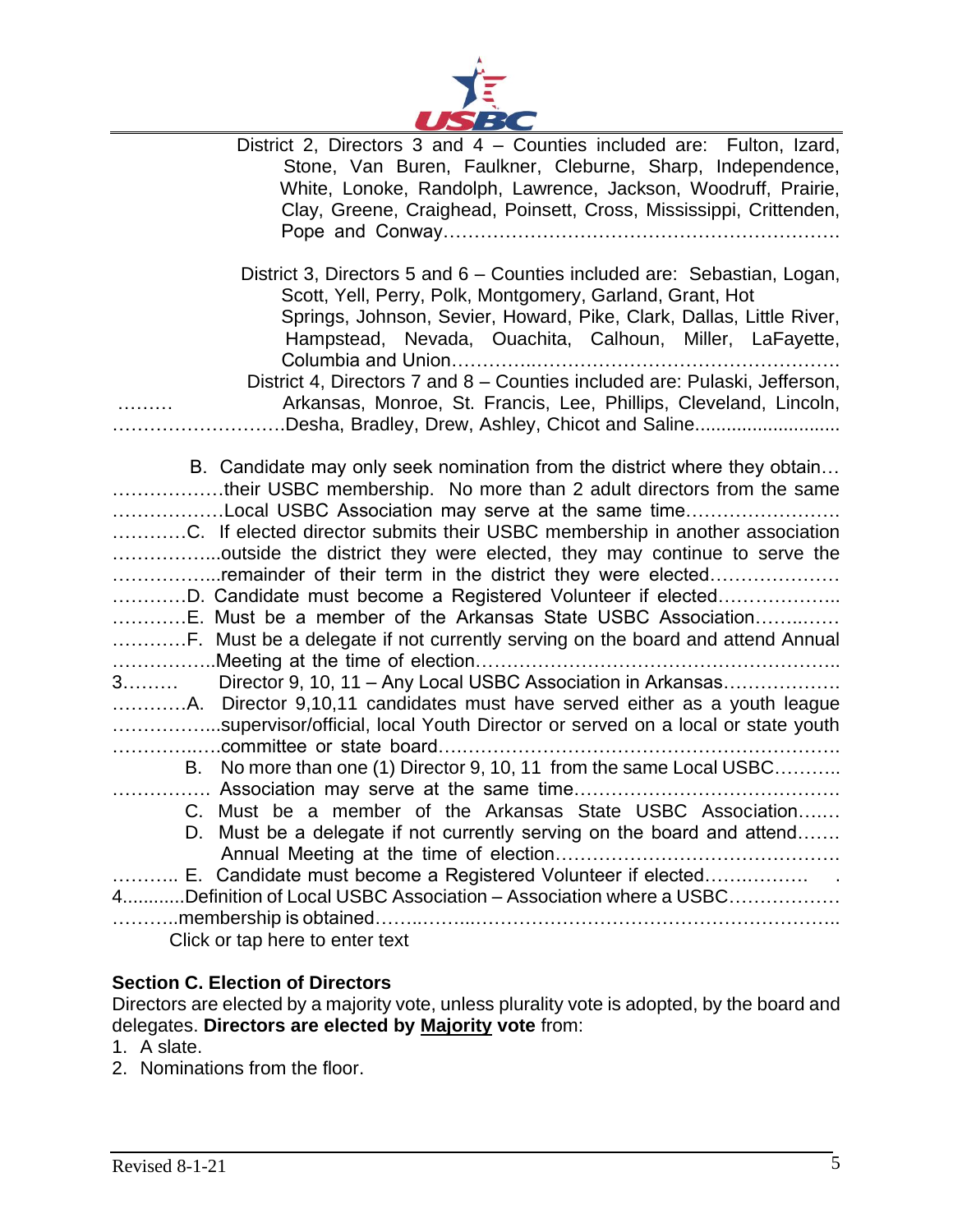

Qualifications must be submitted, in writing, at least 24 hours, or up to seven (7) days as determined by the delegates, prior to the opening of the annual meeting.

Voting will be by ballot if there is more than one nominee for each position.

# **Section D. Term**

**The term for directors is 3 years.** The number of years in a term, the number of terms allowed and a stagger system are determined by the board and delegates. (Please insert stagger system here.)

Officers: No more than three (3) consecutive terms in any length……………………….. Directors: Term-Limits: -0-…………………………………………………………………...

|            | Group 1 Group 2    |                    |
|------------|--------------------|--------------------|
| President  | 1st Vice-President | 2nd Vice-President |
| Director 1 | Sergeant-At-Arms   |                    |
| Director 3 | Director 4         | Director 5         |
| Director 6 | Director 7         |                    |
| Director 9 | Director 10        | Director 11        |
|            |                    |                    |

Note: For organizational meeting Group 1 will be elected for a 3 year term, Group 2 for a 2 year term and Group 3 for a 1 year term. Thereafter, each group will be elected for a 3 year term.

# **Section E. Resignation, Removal, and Vacancies**

- 1. **Resignation.** A board member may resign from the board by providing written notice of resignation to the president or, in the case of the president, to the board.
- 2. **Removal for Ineligibility.** A board member who is no longer eligible to serve on the board may be removed by a two-thirds vote of the board when a quorum is present.
- 3. **Removal for Cause.** When a board member is accused, in writing, of failure to properly perform the duties of their office or otherwise engaging in improper or unfair activities or conduct, the board may conduct a meeting following the removal procedures in the Association Suspensions Procedures chapter of the *USBC Association Policy Manual*. An appeal may be filed with USBC - Rules within 15 days of the removal. Two-thirds written consent of the full board is required to seek reelection and/or re-appointment to the board.
- 4. **Removal for RVP Non-Compliance**. When a board member is determined to be not in compliance with the USBC's RVP policies, the member will be immediately declared ineligible and removed from the board with the position being declared vacant. No board action is required to remove the member from the board. The member will become eligible for re-election and/or re-appointment to the board upon notification from USBC of a change in their status.
- 5. **Vacancies.** The board fills vacancies in the president's positon. All other vacancies are filled by the president, subject to approval by the board.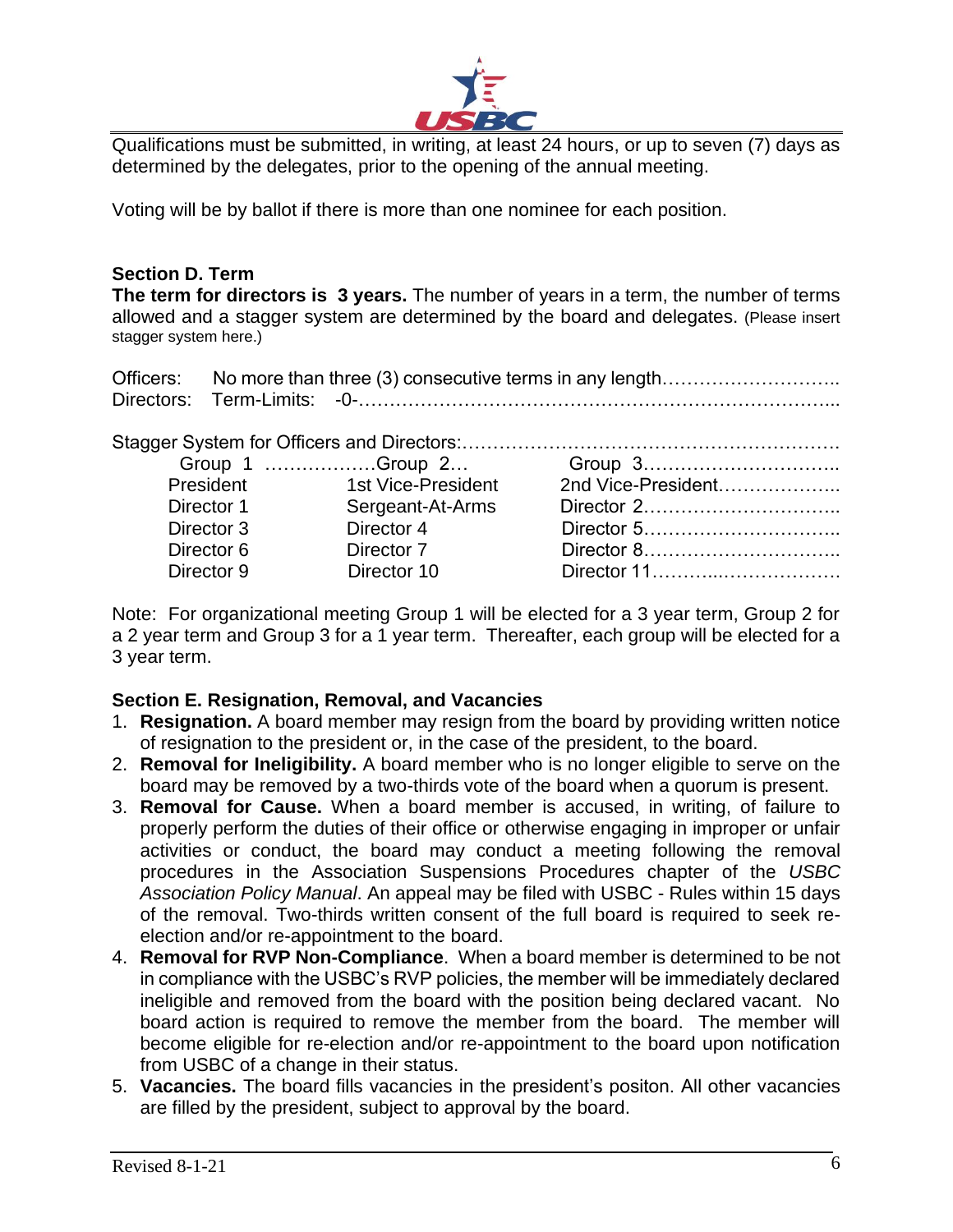

# **Section A. President and Vice President**

The officers of this association shall include a president and vice president. (The association determines if more than one vice president or a sergeant-at-arms is necessary and defines their duties and responsibilities to be placed in your *Association Operations Manual*.)

# **Section B. Election**

The board and delegates determine the election process. **(Check One)**

- **1. Officers are elected by a majority vote of the board from among the current directors, unless state laws mandate otherwise; or**
- **2. Officers are elected by a majority vote of the delegates representing adult members, youth delegates and board, present and voting from:**
	- **a. A slate.**
	- **b. Nominations from the floor.**

Qualifications must be submitted, in writing, at least 24 hours, or up to seven (7) days as determined by the delegates, prior to the annual meeting.

Voting will be by ballot if there is more than one nominee for each position.

## **Section C. Term**

**The term for elected officers is 3 years, not to exceed three years in a term.** The board and delegates determine the number of years in a term, the number of terms allowed and a stagger system.

#### **Section D. Authority and Duties**

#### 1. **President**

- a. Presides at all meetings.
- b. Acts as spokesperson for the association.
- c. Serves as the liaison to the state proprietors association, if applicable.
- d. Appoints committees, with board approval.

**Note:** Committees should be composed of both board members and non-board members.

#### 2. **Vice President**

- a. Presides at all meetings when the president is absent.
- b. Performs other duties as prescribed by the board or requested by the president.

#### 3. **Association Manager**

- a. Selected/appointed by and accountable to the board.
- b. Acts as the ex officio non-voting secretary/treasurer of the board or such other officer designation as required by law and determined by the board.
- c. Responsible for other duties as prescribed by the board and in the *USBC Association Policy Manual*.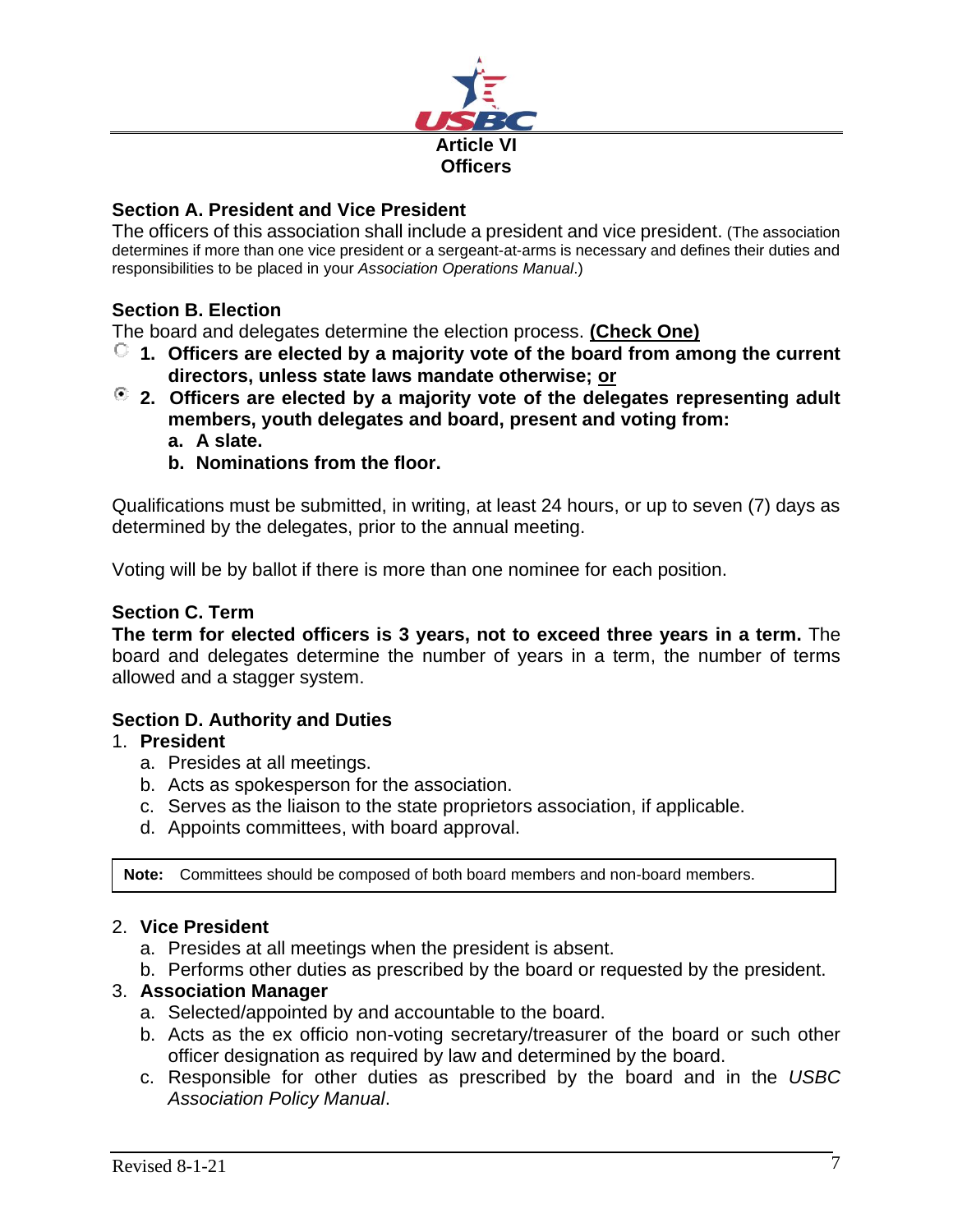

## **Section A. Annual Meeting**

An annual meeting of the board and delegates shall be held at a time and place approved by the board. (See Article IX, Section C, for the time frame for election of delegates and alternates to the USBC Annual Meeting.)

Attendance is open to all adult members and USBC youth members bowling in USBC leagues within the association's jurisdiction. Voting officers, directors, and delegates/alternates must be at least 14 years of age, unless state laws mandate a specific age.

1. The association invites all associations within its jurisdiction, as follows. The number is based on the association's membership. For USBC Youth the membership consists of those bowling in USBC Leagues within the association's jurisdiction.

The number of delegates/alternates is determined by the board and delegates and is:

Adult-Delegates:

…………………………………………………………………………………………………….. Membership: 1 to 150 - 2 Delegates; 151 to  $-300 - 3$  Delegates; 301 to 750 - 4 Delegates; 751 to 1500 – 5 Delegates; 1501 and Above – 6 Delegates……….………………………….. …………………………………………………………………………………………………….. Adult-Youth/or/Youth-Bowler-(14-year-old-or-above)-Delegates: ……………………………………………………………………………………………………. Membership: 1 to  $40 - 2$  Delegates; 41 to  $100 - 3$  Delegates; 101 and Above  $-4$  Delegates

A local association is not eligible to send delegates if it is declared delinquent or USBC has revoked its charter.

**Note:** An association that has not processed dues for the current season shall be considered delinquent.

2. **Credentials.** Credentials are forwarded to the state association **at least 30 days prior** to the opening of the annual meeting.

## 3. **Voice and Vote**

Voice: Adult members and USBC youth members bowling in USBC Leagues within the association's jurisdiction may attend with voice only.

Vote: Board and delegates. Voting **Does Not** include state Hall of Fame members. Absentee and proxy voting are not permitted.

#### 4. **Responsibilities**

The board and delegates shall:

- 1) Adopt bylaws, with the exception of youth dues.
- 2) Adopt state adult dues, up to the established maximum.
- 3) Elect:two delegates and two alternates for the USBC Annual Meeting.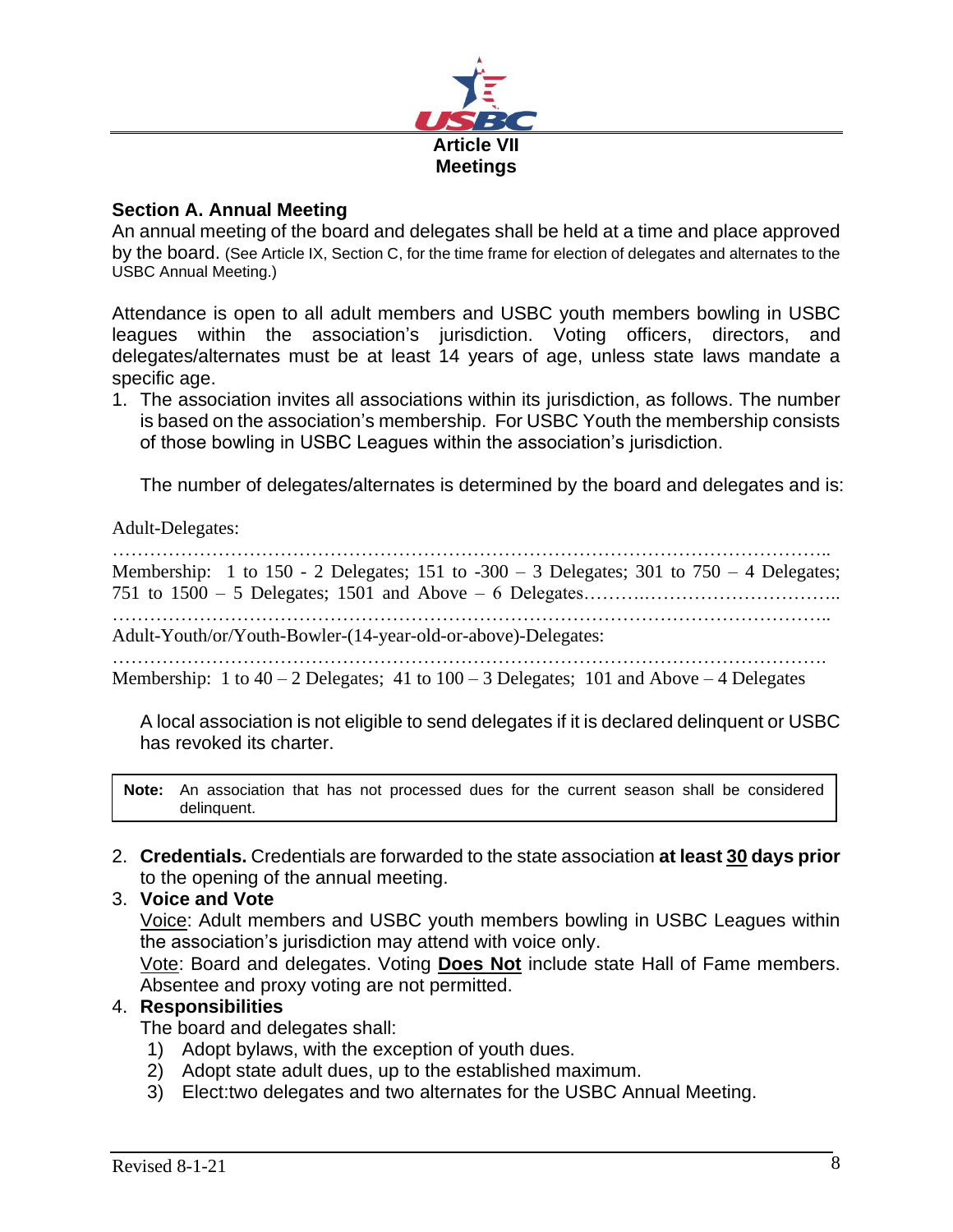

**Note:** A board member is a person elected to the board, by the delegates to serve all members of the association.

The youth committee makes recommendations to the entire board on programs, tournaments, fund raisers, etc. and the board makes the final decision. On the adult side committees also make these same recommendations and the board makes the final decision.

#### 5. **Meeting Notice**

Written notice of the meeting shall be forwarded to the board and delegates at least 15 days prior to the annual meeting.

#### 6. **Special Meetings**

Special delegate meetings may be called by the president or upon written request of at least three board members or at least twenty-five delegates.

#### 7. **Quorum**

**30 delegates constitute a quorum.** The board, adult delegates representing adult members and youth delegates determine the number.

## 8. **Action**

A majority vote of the board and delegates present and voting, at a properly noticed meeting, when a quorum of both delegates and youth delegates has been established, is required to take action, unless otherwise provided by law or these bylaws.

Election of officers requires a majority vote. Election of directors requires a majority vote, unless plurality vote has been adopted in accordance with these bylaws. Election of delegates/alternates requires a plurality vote. Absentee and proxy voting and other types of voting agreements are not permitted.

# **Section B. Board Meeting**

The board shall meet, at a minimum, as often as required by state law. Special meetings may be held upon the request of any board member if a majority of the board approves.

- 1. **Notice.** Written notice for all regular and special meetings shall be forwarded to the board at least 15 days prior to the meeting.
- 2. **Quorum. 9 board members constitute a quorum.** The board and delegates determine the number.
- 3. **Action.** A majority vote of the officers and directors, present and voting, at a properly noticed meeting, when a quorum has been established, is required to take action, unless otherwise provided by law or these bylaws. Absentee and proxy voting are not permitted.
- 4. **Action(s) Without a Meeting.** Actions that are deemed necessary to conduct business/operations of the association may be taken outside of a board meeting by use of mail, email or teleconferencing. This type of action must be permissible by state law and approved by the board and delegates.
	- a. The procedures found in the *USBC Association Policy Manual*, Chapter Ten, Section E must be followed.
	- b. **The association Does allow the board to vote via mail, email, or teleconference. (**This action also applies to committees.)

# **Section C. Parliamentary Procedure**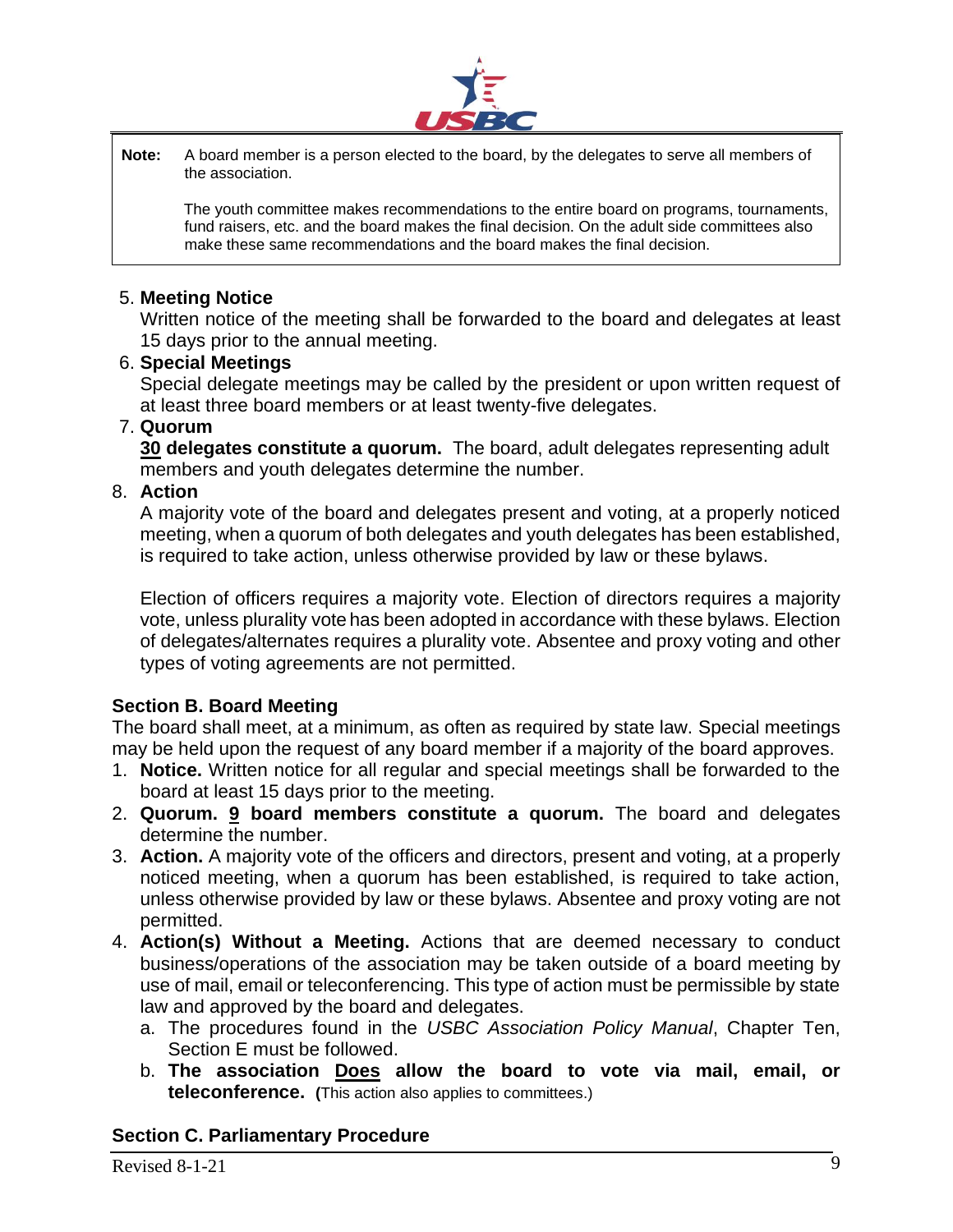

The most recent edition of *Robert's Rules of Order, Newly Revised*, shall govern all meetings.

# **Article VIII Committees**

## **Section A. Standing Committees**

The association shall have the following standing committees: Finance and Youth.

- 1. **Finance Committee.** The committee is responsible for reviewing and monitoring the association's financial matters.
- 2. **Youth Committee.** The committee is responsible for monitoring, promoting, reviewing and recommending youth programs conducted by the association.

#### **Section B. Other Committees**

The president may establish other committees, with board approval.

#### **Article IX Delegates and Alternates to USBC Annual Meeting**

#### **Section A. USBC Annual Meeting**

Two delegates and two alternates are permitted and elected by plurality vote. (See Article VI, Section A, of the national bylaws for representation.)

# **Section B. Eligibility**

Delegates and alternates must be:

- 1. At least 18 years of age.
- 2. A USBC member in good standing of the association at the time of election and throughout their term.

If a member is elected to represent more than one association to attend the same meeting, the first election shall stand and any succeeding election shall be declared null and void.

**Note:** If the association's charter has been revoked they are ineligible to send delegates to the USBC Annual Meeting.

# **Section C. Election**

Delegates and alternates serve for one year, beginning August 1, and are elected by:

- 1. Board and delegates.
- 2. A slate.
- 3. Nominations from the floor. Qualifications must be submitted, in writing, at least 24 hours prior to the opening of the annual meeting.
- 4. Plurality vote. The election shall be by ballot, except that a voice vote may be taken when the number of candidates does not exceed the number of positions to be filled.
- 5. Alternates shall serve in order of their election.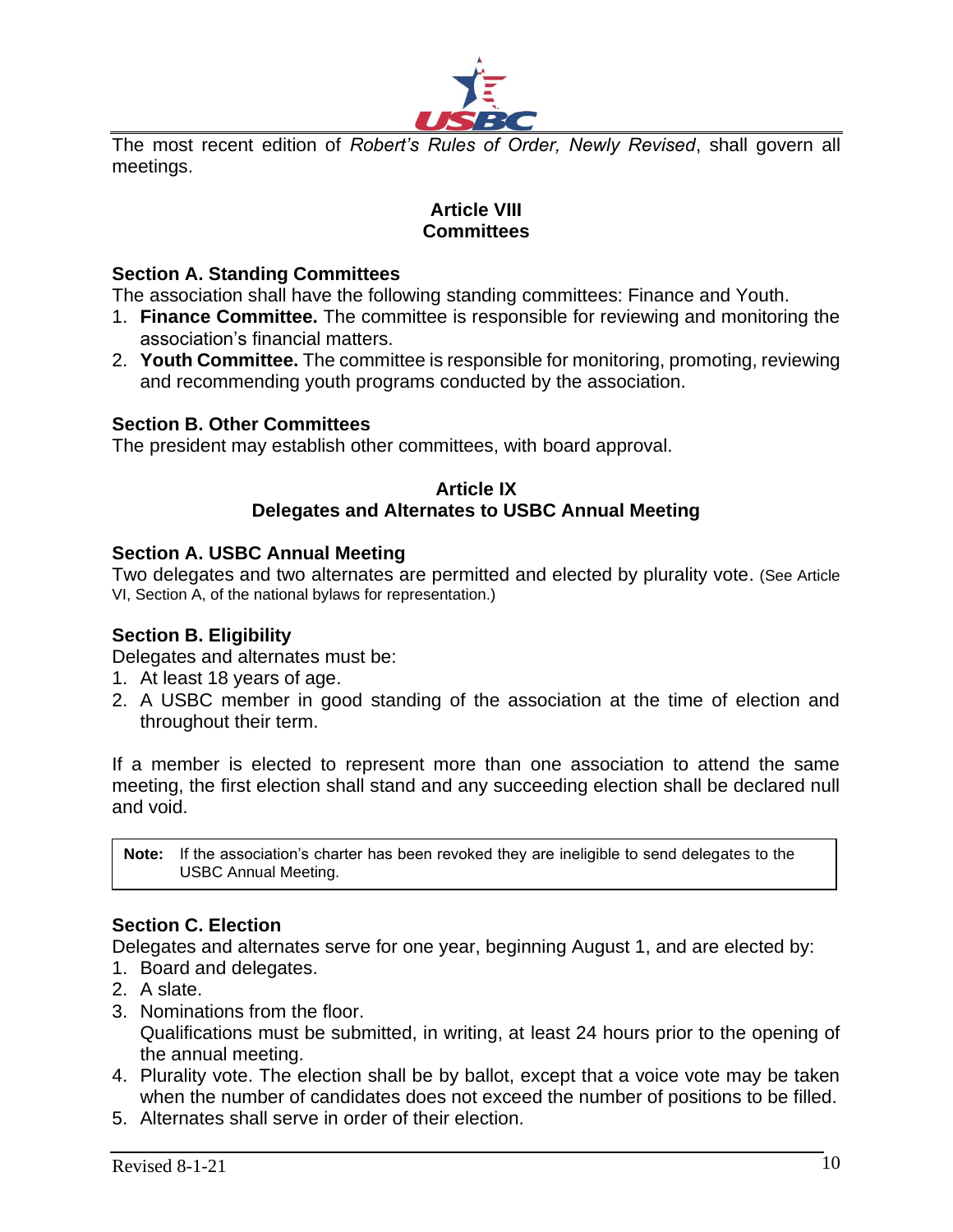

The election is to be held in compliance with the USBC Annual Meeting requirements.

## **Section D. Vacancies**

Vacancies in delegate positions are filled for the unexpired portion of each term by the alternates, in the order in which they were elected. If a vacancy still exists, the president fills the vacant position(s) by appointment.

The appointee must also meet the same eligibility requirements as elected positions.

## **Article X Amendments**

#### **Section A. Procedure**

Any member of the association may submit proposed amendments to these bylaws. The association bylaws may be amended at any membership meeting by a two-thirds vote of the board and delegates present and voting. The amendment must be:

- 1. Submitted in writing to the association manager or president.
- 2. **Submitted at least 60 days prior to the meeting when the association is considering the proposal.** The date or number of days is to be set by the board and delegates. (See Section B, for Change in Dues.)
- 3. **Forwarded by the state association at least 15 days before the meeting to:**
	- a. Local association managers.
	- b. Board.
	- c. Delegates.

#### **Section B. Change in Adult Dues**

Forward a notice to each board member and delegate at least 15 days prior to the meeting at which the proposed change is considered. The notice must:

- 1. Be in writing.
- 2. Specify the amount of the change.
- 3. Specify the reason for the change.

Notification of any adopted change in adult dues and the reason for the change will be forwarded in writing to each local association.

#### **Section C. Effective Date**

All amendments are effective August 1, following adoption, unless otherwise specified when adopted.

# **Article XI Fiscal Year**

The fiscal year of this association is August 1 through July 31.

#### **Article XII Indemnification**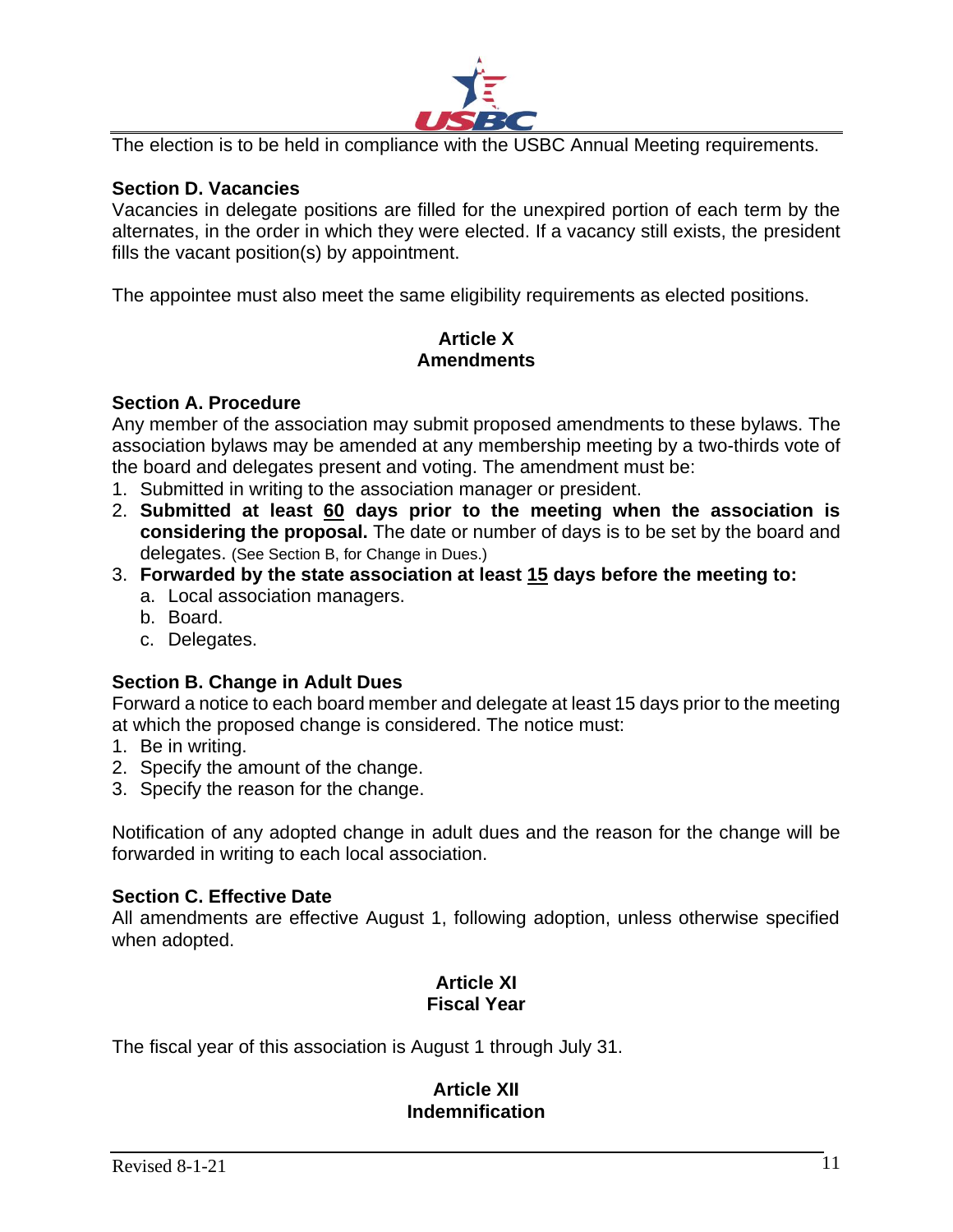

Directors, officers, and other authorized volunteers, employees or agents shall be indemnified against claims for personal and individual liability arising in connection with their positions or service on behalf of the association to the full extent permitted by law.